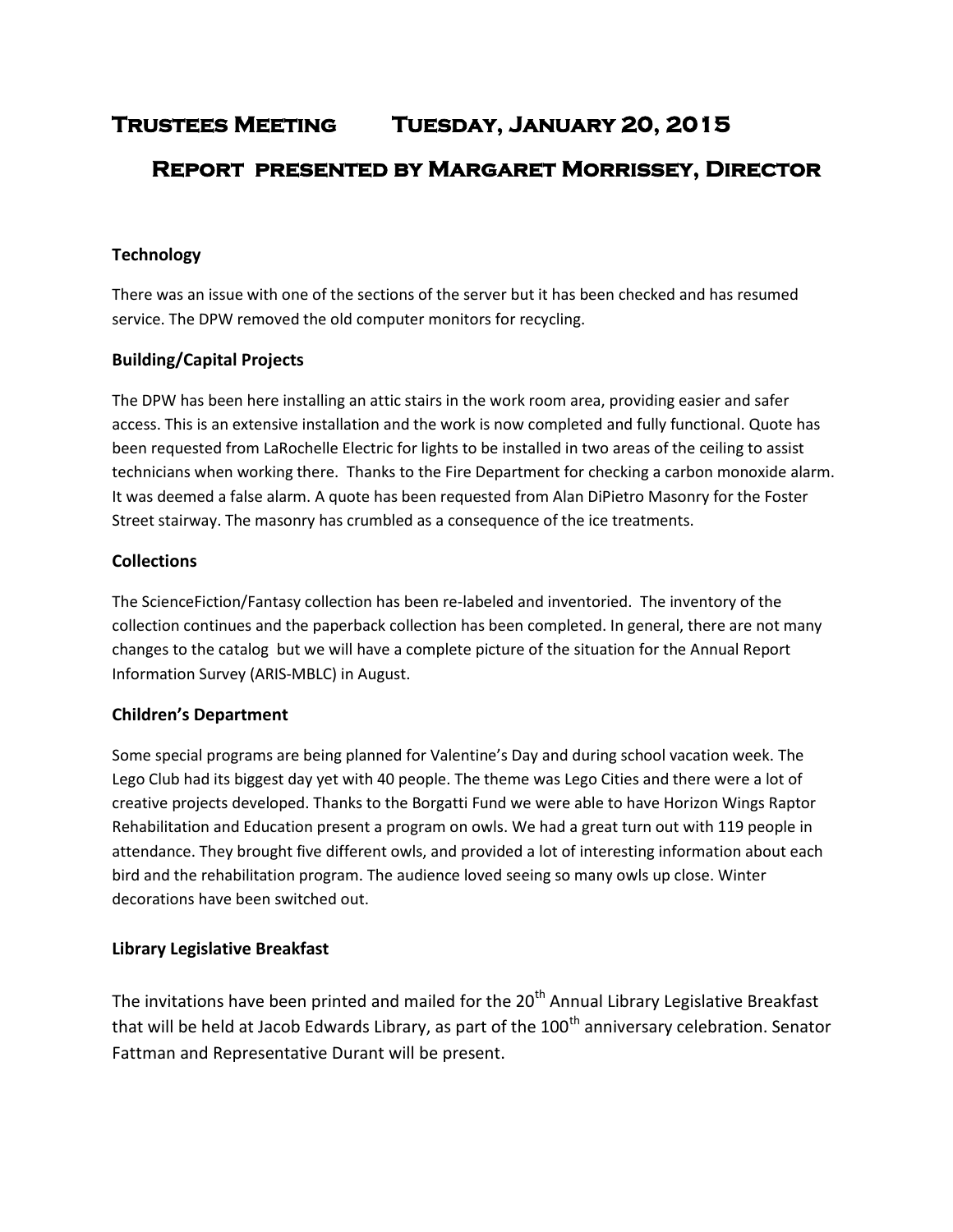### **Programs**

An artist's reception was held for local artist Rose Ann Reed on Thursday, Jan 8<sup>th</sup>. Four classes from Trinity Catholic Academy (grades 5-8) came to the library for orientation visits on Monday and Tuesday, January 12<sup>th</sup> and 13<sup>th</sup>. They will be working on science fair experiments and research papers in the coming weeks, and were shown the available resources. The bulletin boards were all given a makeover. The library has ordered some new materials on the subject of astronomy to compliment the Orion Telescope presented by the Southbridge Rotary Club. The Aldrich Astronomical Society will maintain the equipment and will present a public program in February on how to use the telescope. The Library Box Office continued with *2 Autums, 3 Winters* – attendance has been increasing somewhat in the last few months.

# **Media and Social Media**

As of today, we have 1,531 subscribers to the eNewsletter (Constant Contact) and 574 "likes" on Facebook.

# **Meetings/Outreach**

The IRS has notified us that there will be changes to the number and quantity of federal tax forms they send to libraries for distribution. This year, they will only be sending the single page forms for 1040, 1040A and 1040EZ. No instruction booklets or supplemental forms will be sent. They are strongly encouraging taxpayers to eFile – for those for whom this is not an option, they may print the forms from the IRS website, or order them directly from the IRS to be sent by mail. All of this information will be made available to patrons. State tax booklets are available as usual. The AARP will be offering assistance to Low/Moderate Income earners starting on February 2nd. Appointment may be booked through the library. Tickets are available at the library for the Bicentennial Dance. I attended the Southbridge Rotary Club meeting in December, at the invitation of Dino Tata.

#### **FOJEL**

The afghan donated by the knitting group as a fundraiser for the Friends, is on display. Tickets are still available as the Friends decided to extend the time.

#### **Grants**

Donation of \$100 received from the St. Vincent De Paul Food Pantry in honor of two of its organizers. Selected books to purchase based on topics suggestion by the donor. Senator Emeritus Richard T. Moore donated a copy of *A Home Run for Bunny* by Richard Andersen, documenting the Springfield's 1934 American Legion Post 21's baseball team , its stand against racism and support of its one African American player Ernest "Bunny" Taliaferro.

The Southbridge Savings Bank have approved a grant application for an AWE Early Literacy Station \$4443.00 It has arrived and is ready for patron use. This computer system is targeting the 2 – 8 year old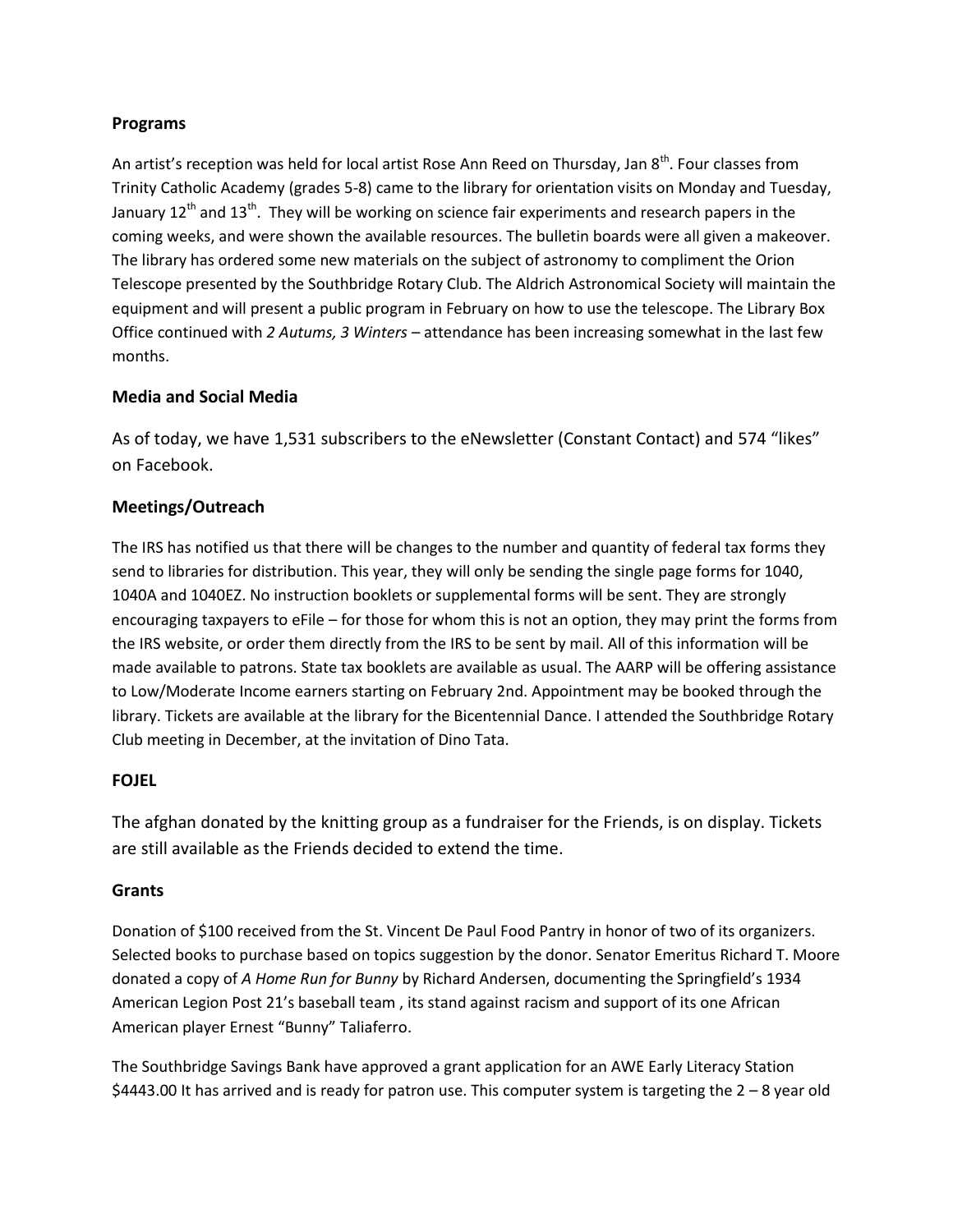group. The staff has been testing out the 50 pre-loaded programs and, and it has been given positive reviews. A photo op is set for tomorrow at the bank. Union St. Jean Baptiste/Catholic Financial Life has provided funding of \$250 for brass plaque to accompany the Felix Gatineau bas relief. The Southbridge Historical Commission is sponsoring the installation of the art by Birdhill Design.

# **Staff**

Staff completed the online Ethics/Conflict of Interest training and appropriate forms sent to Town Hall. Staff in the Children's Room has created a standard operating procedure (SOP) for the annual Gingerbread House Making.

# **Teens**

The *Teen Holiday Movie* vote received 56 votes (online and in-house), and *The Nightmare Before Christmas* was the winner. Despite the high engagement, unfortunately no teens attended the screening. The Southbridge Evening News covered the teen program on gift bow making.

# **Town Manager**

The Interim Town Manager, Kevin Paicos has summarized the movement to date on the blighted properties contiguous to the library, in the weekly report.

# **Training**

I participated in the EAP training *Performance Based Management,* January 15,2015.

# **Trustees - 100th Giving Thanks for current and past staff**

As part of the 100<sup>th</sup> Anniversary Celebration the Board of Trustees hosted a Giving Thanks event on 11/19 for current and former staff and trustees. Trustees from as far back as the 1980s and staff from the 1960s onwards attended.

The advertisement for the vacancies on the Board has been published in the Southbridge Evening News Friday, January  $16^{th}$ , 2015.

# **Volunteers/Tax Abatement**

Senior Tax Abatement Program has begun and we will have six seniors working with us. They have completed the state Ethics Online Training.